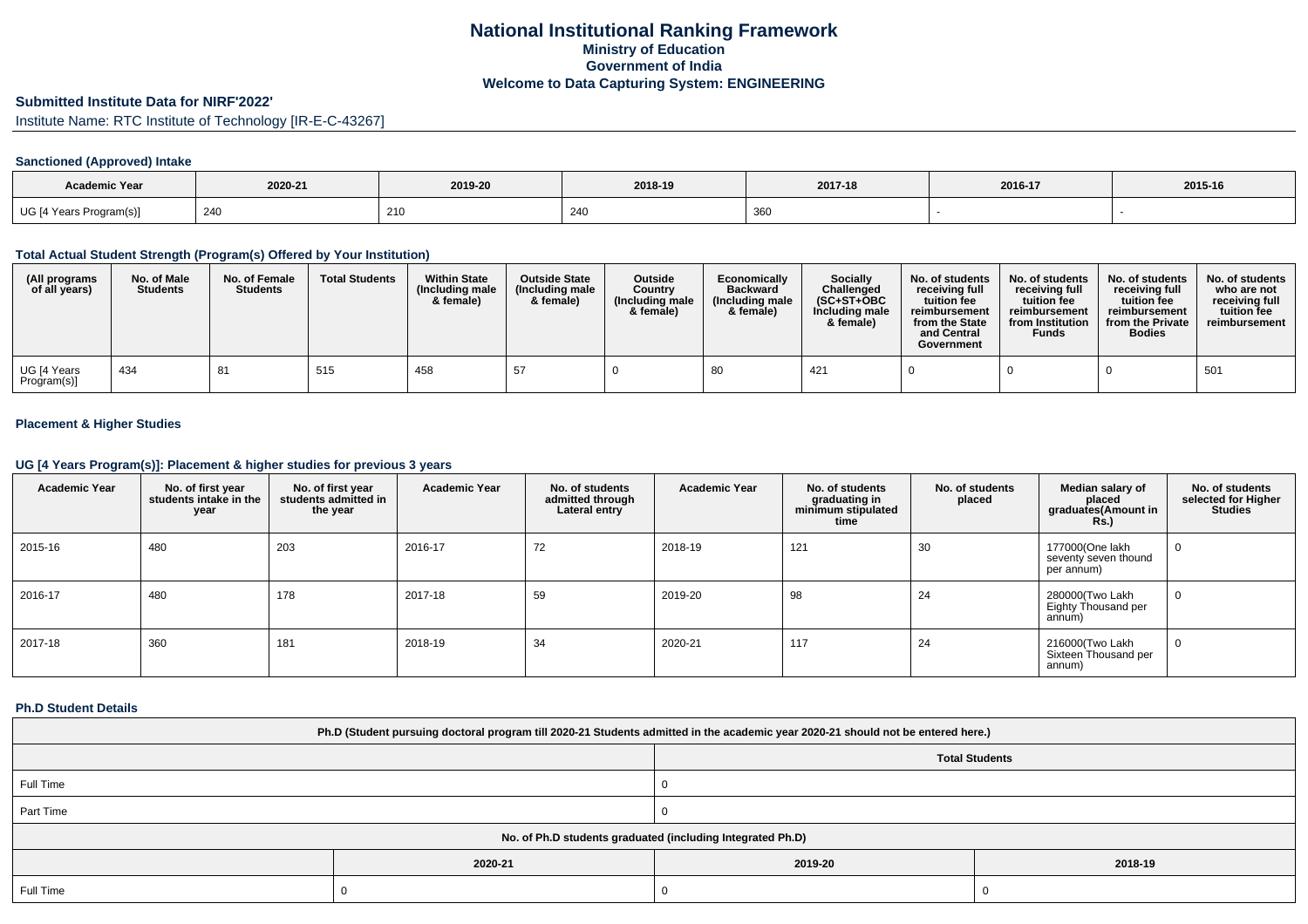| n-<br>: Time |  |  |
|--------------|--|--|
|              |  |  |

# **Financial Resources: Utilised Amount for the Capital expenditure for previous 3 years**

| <b>Academic Year</b>                                                                                                                                                                      | 2020-21                                                   | 2019-20                                                  | 2018-19                                                                     |  |  |  |
|-------------------------------------------------------------------------------------------------------------------------------------------------------------------------------------------|-----------------------------------------------------------|----------------------------------------------------------|-----------------------------------------------------------------------------|--|--|--|
|                                                                                                                                                                                           | <b>Utilised Amount</b>                                    | <b>Utilised Amount</b>                                   | <b>Utilised Amount</b>                                                      |  |  |  |
| Annual Capital Expenditure on Academic Activities and Resources (excluding expenditure on buildings)                                                                                      |                                                           |                                                          |                                                                             |  |  |  |
| Library (Books, Journals and e-Resources only)                                                                                                                                            | 4558 (Four Thousand five hundred fifty eight)             | 156074 (One lac fifty six thousand seventy four)         | 272551 (Two lac Seventy two thousand Five hundred fifty one)                |  |  |  |
| New Equipment and software for Laboratories                                                                                                                                               | 267270 (Two lac sixty seven thousand two hundred seventy) | 306800 (Three lac six thousand eight hundred)            | 1225601 (Twelve lac twenty five thousand six hundred one)                   |  |  |  |
| <b>Engineering Workshops</b>                                                                                                                                                              | $0$ (zero)                                                | 57540 (Fifty seven thousand five hundred forty)          | 158543 (One lac fifty eight thousand five hundred forty three)              |  |  |  |
| Other expenditure on creation of Capital Assets (For setting up<br>classrooms, seminar hall, conference hall, library, Lab, Engg<br>workshops excluding expenditure on Land and Building) | 69996 (Sixty nine thousand nine hundred ninty six)        | 832310 (Eight lac thirty two thousand three hundred ten) | 5345827 (Fifty three lac forty five thousand eight hundred<br>twenty seven) |  |  |  |

## **Financial Resources: Utilised Amount for the Operational expenditure for previous 3 years**

| <b>Academic Year</b>                                                                                                                                                                            | 2020-21                                                                             | 2019-20                                                                             | 2018-19                                                                                     |  |  |
|-------------------------------------------------------------------------------------------------------------------------------------------------------------------------------------------------|-------------------------------------------------------------------------------------|-------------------------------------------------------------------------------------|---------------------------------------------------------------------------------------------|--|--|
|                                                                                                                                                                                                 | <b>Utilised Amount</b>                                                              | <b>Utilised Amount</b>                                                              | <b>Utilised Amount</b>                                                                      |  |  |
| <b>Annual Operational Expenditure</b>                                                                                                                                                           |                                                                                     |                                                                                     |                                                                                             |  |  |
| Salaries (Teaching and Non Teaching staff)                                                                                                                                                      | 25180062 (two crore fifty one lac eighty thousand sixty two)                        | 34125249 (three crore forty one lac twenty five thousand two<br>hundred forty nine) | 33683606 (three crore thirty six lac eighty three thousand six<br>hundred six)              |  |  |
| Maintenance of Academic Infrastructure or consumables and<br>other running expenditures (excluding maintenance of hostels<br>and allied services, rent of the building, depreciation cost, etc) | 12646789 (One crore twenty six lac forty six thousand seven<br>hundred eighty nine) | 25790526 (Two crore fifty seven lac ninty thousand five<br>hundred twenty six)      | 34875677 (Three crore forty eight lac seventy five thousand six<br>hundred seventy seventh) |  |  |
| Seminars/Conferences/Workshops                                                                                                                                                                  | 38680 (Thirty eight thousand six hundred eighty)                                    | 225475 (Two lac twenty five thousand four hundred seventy<br>five)                  | 857290 (Eight lac fifty seven thousand two hundred ninty)                                   |  |  |

**IPR**

| Calendar year            | 2020 | 2019 | 2018 |
|--------------------------|------|------|------|
| No. of Patents Published |      |      |      |
| No. of Patents Granted   |      |      |      |

# **Sponsored Research Details**

| <b>Financial Year</b>                    | 2020-21 | 2019-20 | 2018-19 |
|------------------------------------------|---------|---------|---------|
| Total no. of Sponsored Projects          |         |         |         |
| Total no. of Funding Agencies            |         |         |         |
| Total Amount Received (Amount in Rupees) |         |         |         |
| Amount Received in Words                 | Zero    | Zero    | Zero    |

# **Consultancy Project Details**

| Financial Year | 2020-21 | 2019-20 | 2018-19 |
|----------------|---------|---------|---------|
|----------------|---------|---------|---------|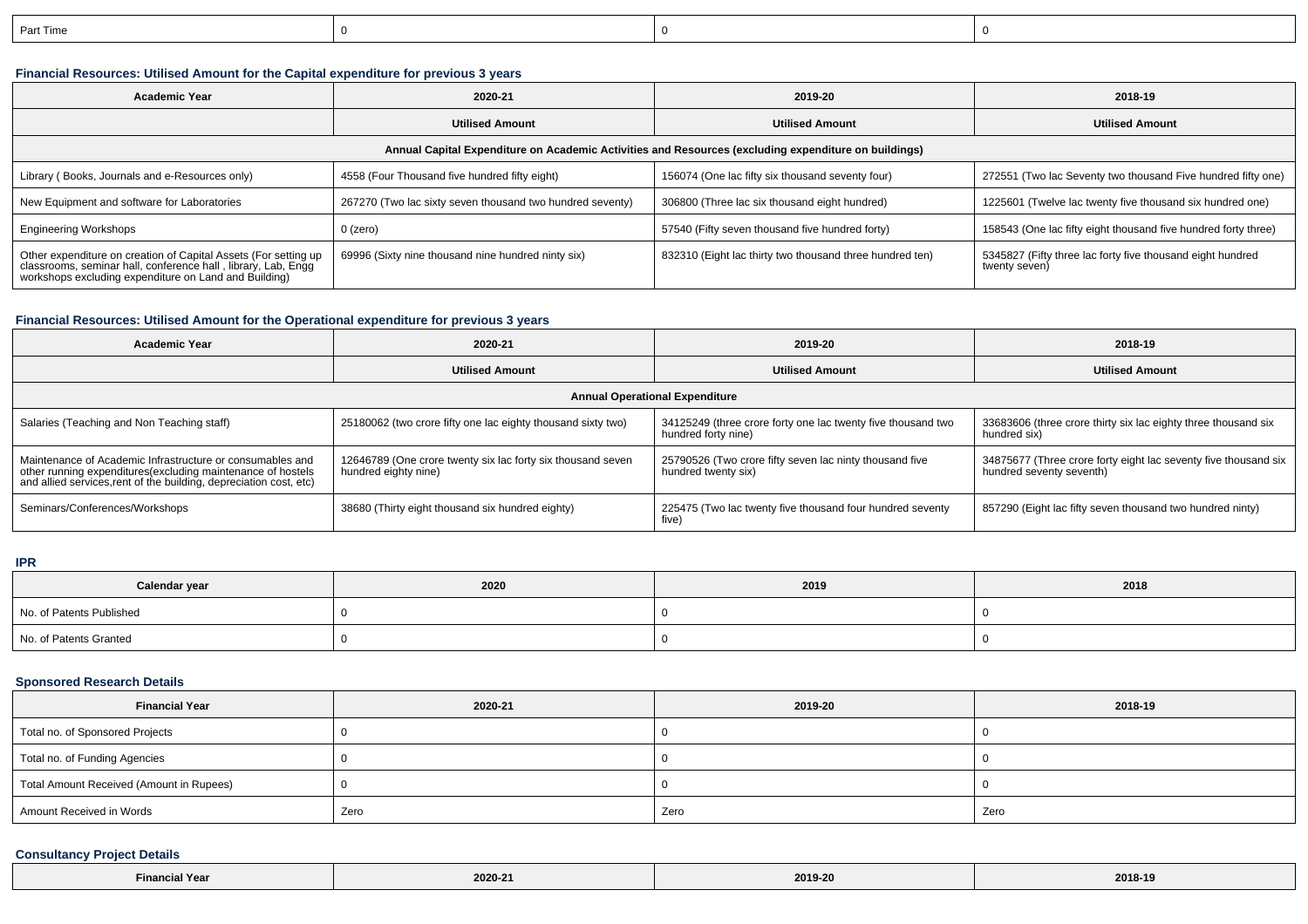| Total no. of Consultancy Projects        |      |      |      |
|------------------------------------------|------|------|------|
| Total no. of Client Organizations        |      |      |      |
| Total Amount Received (Amount in Rupees) |      |      |      |
| Amount Received in Words                 | Zero | Zero | Zero |

# **PCS Facilities: Facilities of physically challenged students**

| 1. Do your institution buildings have Lifts/Ramps?                                                                                                         | Yes, less than 40% of the buildings |
|------------------------------------------------------------------------------------------------------------------------------------------------------------|-------------------------------------|
| 2. Do your institution have provision for walking aids, including wheelchairs and transportation from one building to another for<br>handicapped students? | Yes                                 |
| 3. Do your institution buildings have specially designed toilets for handicapped students?                                                                 | Yes, more than 60% of the buildings |

## **Faculty Details**

| Srno           | <b>Name</b>                                | Age | Designation                | Gender | Qualification | <b>Experience (In</b><br>Months) | <b>Currently working</b><br>with institution? | <b>Joining Date</b> | <b>Leaving Date</b>      | <b>Association type</b> |
|----------------|--------------------------------------------|-----|----------------------------|--------|---------------|----------------------------------|-----------------------------------------------|---------------------|--------------------------|-------------------------|
|                | <b>NITISH KUMAR</b>                        | 33  | <b>Assistant Professor</b> | Male   | M.Tech        | 65                               | Yes                                           | 21-02-2017          | $\sim$                   | Regular                 |
| 2              | NIRAJ KUMAR                                | 41  | <b>Assistant Professor</b> | Male   | M.Tech        | 144                              | Yes                                           | 05-08-2013          | $\sim$                   | Regular                 |
| 3              | <b>RAJKUMAR MISTRI</b>                     | 37  | <b>Assistant Professor</b> | Male   | M.E.          | 134                              | Yes                                           | 03-05-2010          | $\sim$                   | Regular                 |
| 4              | RAHUL RANJAN                               | 37  | <b>Assistant Professor</b> | Male   | M.E.          | 96                               | Yes                                           | 25-07-2013          | $\sim$                   | Regular                 |
| 5              | <b>NARESH KUMAR</b><br><b>JAISHWAL</b>     | 32  | <b>Assistant Professor</b> | Male   | M.E.          | 58                               | Yes                                           | 15-09-2017          | $\sim$                   | Regular                 |
| 6              | <b>MANAN JEE</b>                           | 33  | <b>Assistant Professor</b> | Male   | M.Tech        | 108                              | Yes                                           | 02-09-2013          | $\sim$                   | Regular                 |
| $\overline{7}$ | <b>DEEPAK KUMAR</b>                        | 33  | <b>Assistant Professor</b> | Male   | M.Tech        | 96                               | Yes                                           | 04-08-2014          | $\sim$                   | Regular                 |
| 8              | <b>NILKANTH MAHTO</b>                      | 36  | <b>Assistant Professor</b> | Male   | M.Tech        | 132                              | Yes                                           | 09-10-2015          | $\sim$                   | Regular                 |
| 9              | <b>SUNIL PRAMANIK</b>                      | 36  | <b>Assistant Professor</b> | Male   | M.Sc.         | 96                               | Yes                                           | 19-09-2014          | $\sim$                   | Regular                 |
| 10             | <b>MANISHA KUMARI</b>                      | 43  | <b>Assistant Professor</b> | Female | Ph.D          | 192                              | Yes                                           | 15-11-2010          | $\sim$                   | Regular                 |
| 11             | <b>AJAY KUMAR</b><br><b>VERMA</b>          | 54  | <b>Assistant Professor</b> | Male   | M.Sc.         | 228                              | Yes                                           | 23-06-2013          | $\sim$                   | Regular                 |
| 12             | <b>RAJESH SINGH</b>                        | 43  | <b>Assistant Professor</b> | Male   | M.E.          | 195                              | Yes                                           | 06-06-2010          | $\sim$                   | Regular                 |
| 13             | <b>AMIT KUMAR RAI</b>                      | 34  | <b>Assistant Professor</b> | Male   | M.Tech        | 55                               | Yes                                           | 23-12-2017          | $\sim$                   | Regular                 |
| 14             | <b>KAMLESH</b><br><b>KISHORE</b>           | 33  | <b>Assistant Professor</b> | Male   | M.Tech        | 65                               | Yes                                           | 21-02-2017          | $\sim$                   | Regular                 |
| 15             | <b>RAMESH KUMAR</b>                        | 35  | <b>Assistant Professor</b> | Male   | M.Tech        | 96                               | Yes                                           | 01-02-2014          | $\sim$                   | Regular                 |
| 16             | <b>VIJAY KUMAR</b>                         | 30  | <b>Assistant Professor</b> | Male   | M.E.          | 96                               | Yes                                           | 01-08-2014          | $\sim$                   | Regular                 |
| 17             | PRIYA RANJAN                               | 34  | <b>Assistant Professor</b> | Male   | M.Tech        | 55                               | Yes                                           | 28-12-2017          | $\sim$                   | Regular                 |
| 18             | <b>SUBHASH</b><br><b>CHANDRA</b><br>PANDEY | 37  | <b>Assistant Professor</b> | Male   | M.Sc.         | 96                               | Yes                                           | 11-08-2014          | $\sim$                   | Regular                 |
| 19             | <b>VIVEK SINGH</b>                         | 42  | <b>Assistant Professor</b> | Male   | Ph.D          | 168                              | Yes                                           | 09-07-2010          | $\overline{\phantom{a}}$ | Regular                 |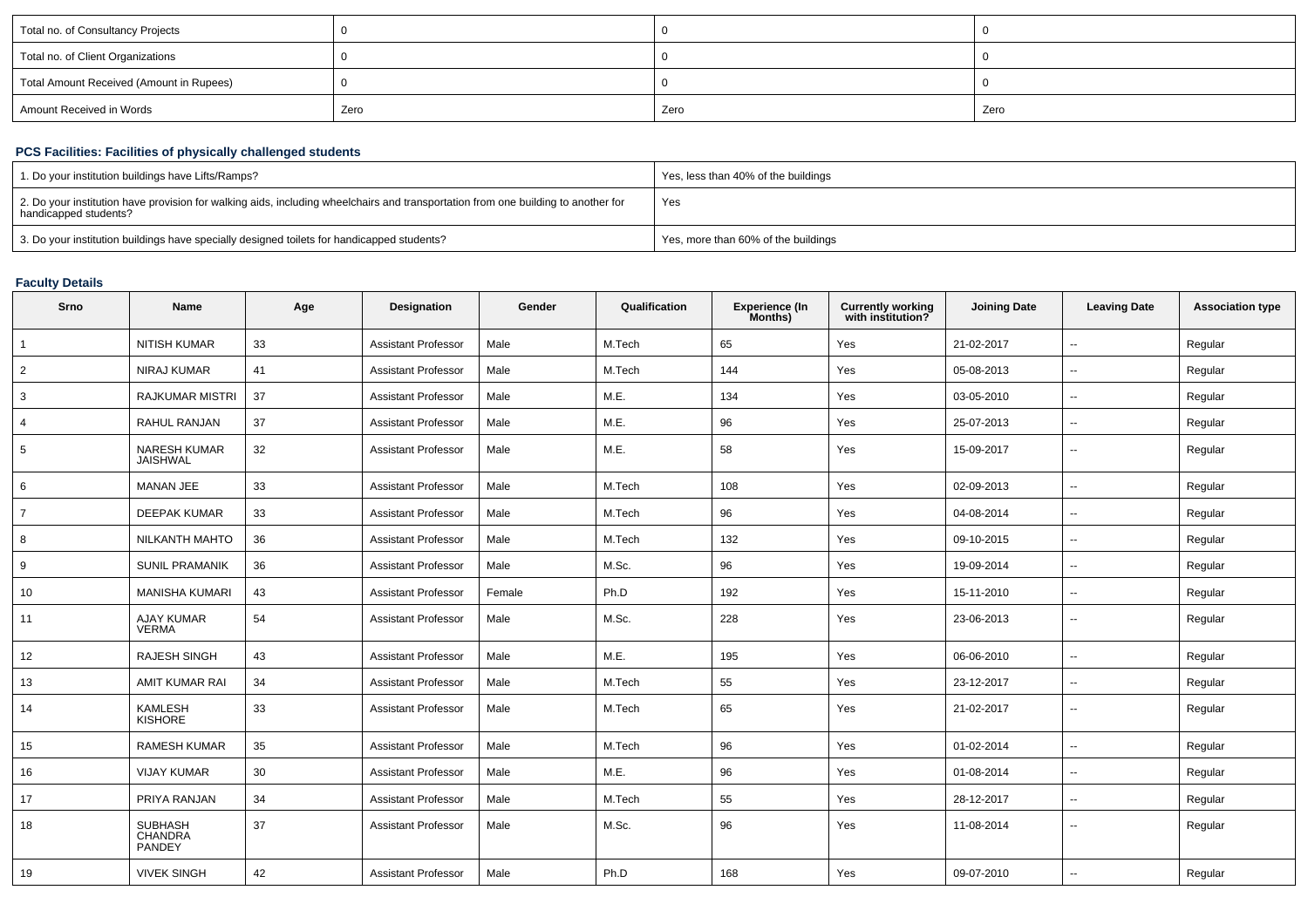| 20 | ANURADHA<br><b>PATHAK</b>           | 30 | Lecturer                                            | Female | M.Tech     | 65  | Yes | 01-02-2017 |                          | Regular |
|----|-------------------------------------|----|-----------------------------------------------------|--------|------------|-----|-----|------------|--------------------------|---------|
| 21 | <b>JAI PRAKASH</b><br><b>SINGH</b>  | 35 | <b>Assistant Professor</b>                          | Male   | M.Tech     | 144 | Yes | 10-12-2011 | $\sim$                   | Regular |
| 22 | <b>SARITA KUMARI</b>                | 32 | <b>Assistant Professor</b>                          | Female | M.Tech     | 65  | Yes | 01-02-2017 | $\sim$                   | Regular |
| 23 | NIKHAT ANJUM                        | 36 | <b>Assistant Professor</b>                          | Female | M.Tech     | 130 | Yes | 01-02-2012 | $\overline{\phantom{a}}$ | Regular |
| 24 | <b>PUSHPLATA</b><br><b>KHALKHOO</b> | 33 | <b>Assistant Professor</b>                          | Female | M.E.       | 76  | Yes | 10-03-2016 | $\overline{\phantom{a}}$ | Regular |
| 25 | <b>DILIP KUMAR</b>                  | 29 | <b>Assistant Professor</b>                          | Male   | M.E.       | 55  | Yes | 22-12-2017 | $\overline{\phantom{a}}$ | Regular |
| 26 | <b>JAI PRAKASH</b>                  | 55 | <b>Assistant Professor</b>                          | Male   | M.E.       | 210 | Yes | 08-10-2012 | $\overline{\phantom{a}}$ | Regular |
| 27 | DHRUB KUMAR<br>SINGH                | 57 | <b>Assistant Professor</b>                          | Male   | M.Sc.      | 242 | Yes | 12-08-2014 | $\overline{\phantom{a}}$ | Regular |
| 28 | <b>MAMPI SAHA</b>                   | 37 | <b>Assistant Professor</b>                          | Female | Ph.D       | 54  | Yes | 05-01-2018 | $\sim$                   | Regular |
| 29 | ROOPAM SHARMA                       | 36 | <b>Assistant Professor</b>                          | Male   | M.Sc.      | 144 | Yes | 08-11-2011 | $\overline{\phantom{a}}$ | Regular |
| 30 | <b>VIKASH KUMAR</b><br>AGRAWAL      | 32 | <b>Assistant Professor</b>                          | Male   | M.Tech     | 94  | Yes | 03-09-2014 | $\overline{\phantom{a}}$ | Regular |
| 31 | <b>MAHADEO</b><br>PRASAD            | 41 | <b>Assistant Professor</b>                          | Male   | M.E.       | 126 | Yes | 02-01-2013 | $\sim$                   | Regular |
| 32 | <b>HARE KRISHNA</b>                 | 43 | <b>Assistant Professor</b>                          | Male   | M.Tech     | 149 | Yes | 02-08-2010 | $\sim$                   | Regular |
| 33 | <b>GOUTAM MA</b>                    | 32 | <b>Assistant Professor</b>                          | Male   | M.Tech     | 112 | Yes | 01-03-2013 | --                       | Regular |
| 34 | <b>BABITA KUMARI</b>                | 28 | Lecturer                                            | Female | B.E        | 67  | Yes | 21-11-2016 | --                       | Regular |
| 35 | <b>ABHISHEK KUMAR</b>               | 42 | <b>Assistant Professor</b>                          | Male   | Ph.D       | 144 | Yes | 16-08-2013 | $\overline{\phantom{a}}$ | Regular |
| 36 | <b>AMIT KUMAR</b>                   | 34 | <b>Assistant Professor</b>                          | Male   | M.Tech     | 96  | Yes | 12-08-2014 | $\sim$                   | Regular |
| 37 | <b>DILIP KUMAR</b><br><b>SINHA</b>  | 47 | <b>Assistant Professor</b>                          | Male   | <b>MBA</b> | 60  | Yes | 05-03-2017 | $\sim$                   | Regular |
| 38 | <b>SANEEV KUMAR</b>                 | 43 | <b>Assistant Professor</b>                          | Male   | M.Tech     | 126 | Yes | 02-01-2012 | $\sim$                   | Regular |
| 39 | <b>SUSHANT</b><br><b>ABHISHEK</b>   | 45 | <b>Assistant Professor</b>                          | Male   | <b>MBA</b> | 228 | Yes | 15-01-2014 | $\overline{\phantom{a}}$ | Regular |
| 40 | <b>ASHOK KUMAR</b>                  | 60 | <b>Assistant Professor</b>                          | Male   | Ph.D       | 252 | Yes | 02-11-2015 | $\sim$                   | Regular |
| 41 | <b>SONA KUMARI</b>                  | 55 | <b>Assistant Professor</b>                          | Female | Ph.D       | 192 | Yes | 20-10-2008 | $\overline{\phantom{a}}$ | Regular |
| 42 | <b>KIRAN KUMARI</b>                 | 49 | <b>Assistant Professor</b>                          | Female | B.Ed       | 204 | Yes | 04-09-2013 |                          | Regular |
| 43 | PRAVEEN GAGRAI                      | 29 | Assistant Professor                                 | Male   | M.Tech     | 55  | Yes | 28-12-2017 | $\overline{\phantom{a}}$ | Regular |
| 44 | <b>SUMAN SAURAV</b>                 | 34 | <b>Assistant Professor</b>                          | Male   | M.Tech     | 84  | Yes | 16-02-2015 | $\overline{\phantom{a}}$ | Regular |
| 45 | Dr Tamal Kanti Das                  | 63 | Dean / Principal /<br>Director / Vice<br>Chancellor | Male   | Ph.D       | 488 | Yes | 20-06-2019 | $\overline{\phantom{a}}$ | Regular |
| 46 | MD ABDUL<br><b>HUSSAIN</b>          | 32 | <b>Assistant Professor</b>                          | Male   | M.E.       | 65  | Yes | 22-02-2017 | $\overline{\phantom{a}}$ | Regular |
| 47 | KARTIK CHANDRA<br><b>BHAGAT</b>     | 29 | <b>Assistant Professor</b>                          | Male   | M.E.       | 65  | Yes | 21-02-2017 | $\overline{\phantom{a}}$ | Regular |